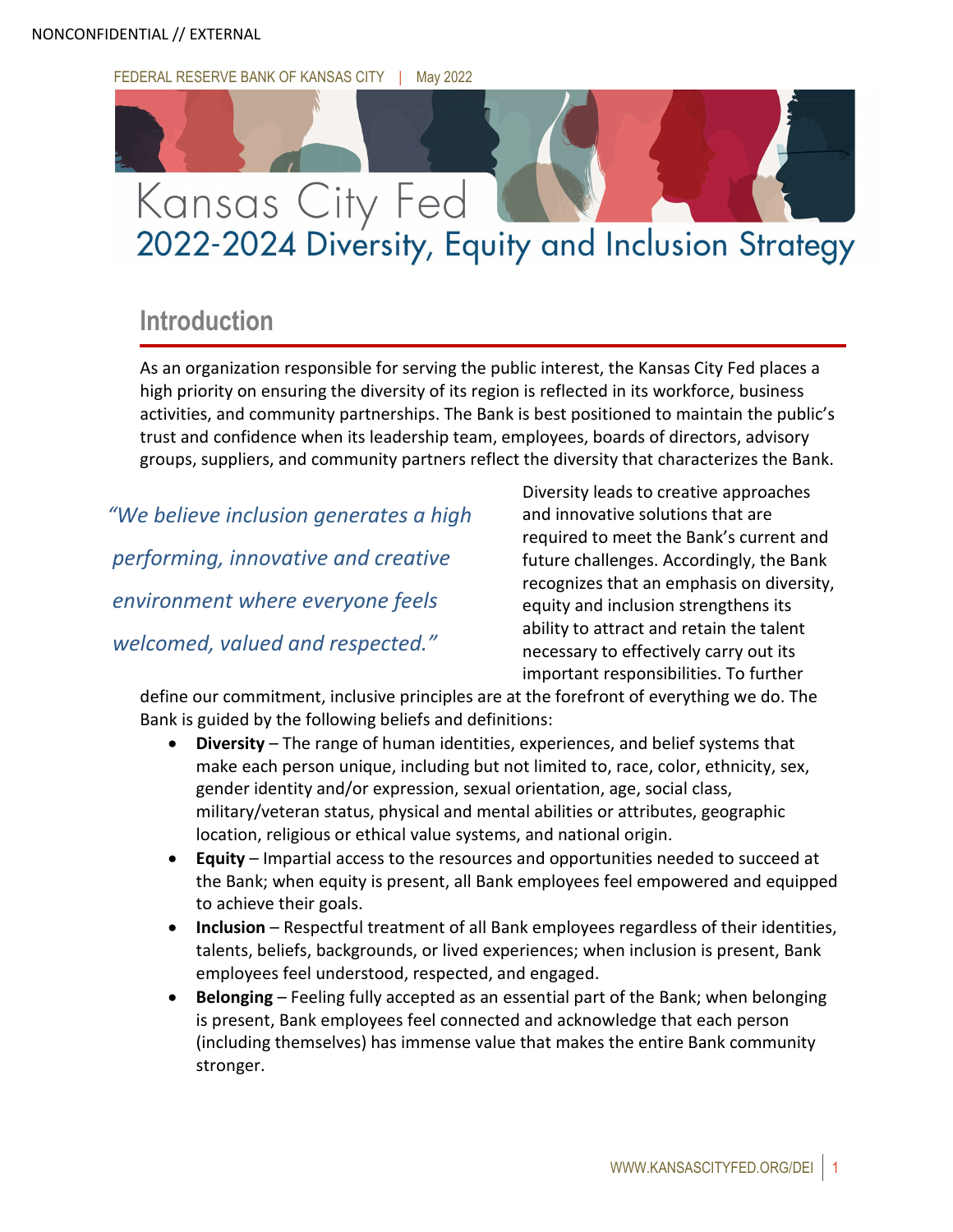### **Impact Statement**

Our behaviors, words, and actions promote a culture of diversity, inclusion, and belonging where we have the opportunities and resources needed to contribute, influence, and succeed.

# **Strategic Priorities**

The Bank will focus its 2022-2024 diversity, equity and inclusion efforts by pursuing the following strategies.

#### **Recruitment & Diversity**

• Source talent and build an internal pipeline that is representative of the communities we serve and the public we represent.

#### **Development & Inclusion**

• Invest in professional and leadership development to position our workforce to deliver exceptional outcomes and to support a culture of inclusiveness and belonging.

#### **How We Work**

• Implement workplace practices that enable employees to perform high-quality work, seamlessly collaborate with colleagues, and be recognized for outstanding work regardless of physical location.

#### **Supplier Diversity**

• Emphasize the value of supplier diversity to internal and external audiences so that all companies interested in doing business with the Bank have the opportunity where appropriate.

# **Strategic Support**

#### **External Relationships**

• The Bank recognizes the need for strong community partnerships to accomplish its diversity, equity and inclusion strategy. To this end, we build and cultivate mutually beneficial relationships that enhances community, professional, and educational engagement.

#### **Internal Ownership**

• To achieve and cultivate a diverse, equitable and inclusive workforce, the Bank's culture fosters ownership from employees throughout the Bank. In addition to the Bank's leadership, the following groups are focused on advancing diversity, equity and inclusion initiatives.